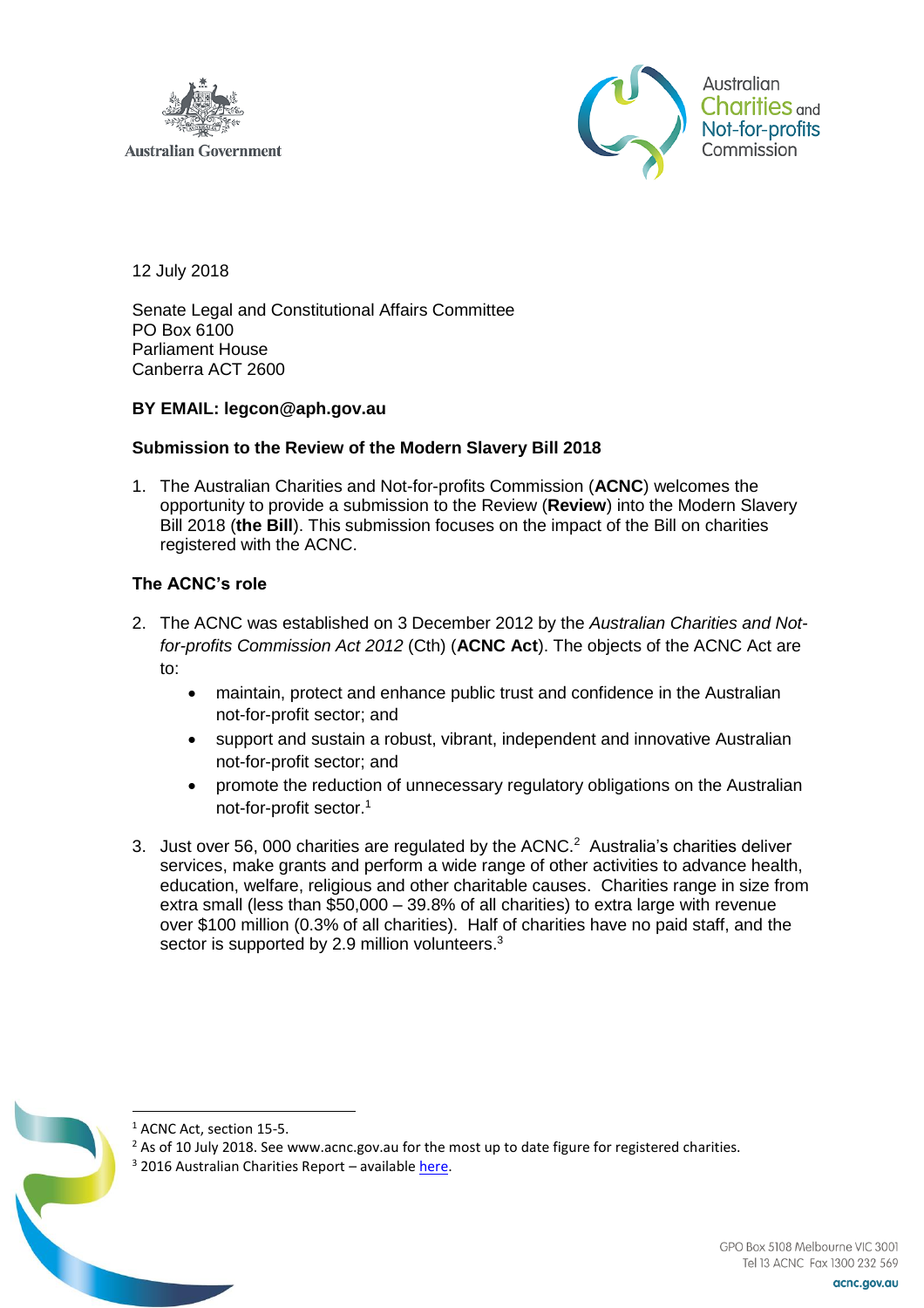

# **Number of charities to be 'reporting entities'**

- 4. The ACNC believes that fewer than 120 registered charities will meet the definition of 'reporting entity' set out in the Bill (s  $5$ ).<sup>4</sup> As mentioned in paragraph 3 above, the majority of charities are small and therefore will not be captured by the revenue limit of \$100 million. The ACNC is of the view that charities with annual revenue of more than \$100 million will be in a position to undertake the due diligence required to complete a modern slavery statement.
- 5. The ACNC notes that most elements of the Act, once passed, will come into force on a single day to be fixed by Proclamation, not more than six months after the Act receives Royal Assent. The ACNC would encourage the government to ensure that sufficient information is provided to those entities that will be impacted by the Act as soon as possible, to allow them adequate time to put necessary arrangements in place. The ACNC assumes that the Department responsible for the Modern Slavery Statement Register will provide educative resources to the public, and particularly those required to complete modern slavery statements, including examples of the types of due diligence required under the scheme.

## **Reporting by Commonwealth non-corporate entities – potential impact on charities**

6. As set out in s 15, the Minister must prepare a combined modern slavery statement for the Commonwealth covering all non-corporate Commonwealth entities within the meaning of the *Public Governance, Performance and Accountability Act 2013* (Cth). Paragraph 118 of the Explanatory Material states:

> *The Commonwealth Modern Slavery Statement will address the mandatory criteria in section 16 on a whole-of-government basis. The statement will focus on potential modern slavery risks in Commonwealth procurement at a whole-ofgovernment level and the operations of the Australian Government, including its investments. Consistent with its strategic, whole-of-government focus, the statement will not necessarily refer to specific Commonwealth entities or provide entity specific details about procurement.*

7. The ACNC would like to draw the Committee's attention to the fact that many charities supply goods or services to Commonwealth non-corporate entities. An example of this is charities which supply services under the Commonwealth Home Support Program, such as local Meals on Wheels organisations. These charities cover the spectrum of sizes, and as stated above, many are small charities earning less than \$250,000 in revenue annually. Small charities received a total of \$194.7 million revenue from government<sup>5</sup> in 2016.<sup>6</sup>

-

<sup>4</sup> Using data from available 2017 Annual Information Statements as at 10 July 2018. Note, this is individual charities and the numbers may be slightly higher depending on the number of charities captured by the requirements for joint reporting as set out in ss 4 and 14 of the Bill.

<sup>&</sup>lt;sup>5</sup> That is, financial assistance provided by the Commonwealth, state or territory government, or local government body, to a charity for a purpose, such as to provide goods or services to others. This includes revenue received under a contract with the government to provide specified services.

<sup>&</sup>lt;sup>6</sup> Statistics taken from australiancharities.acnc.gov.au using data from 2016 Annual Information Statements. Website accessed on 11 July 2018. It is not possible to ascertain how much of this funding comes from the Commonwealth Government.